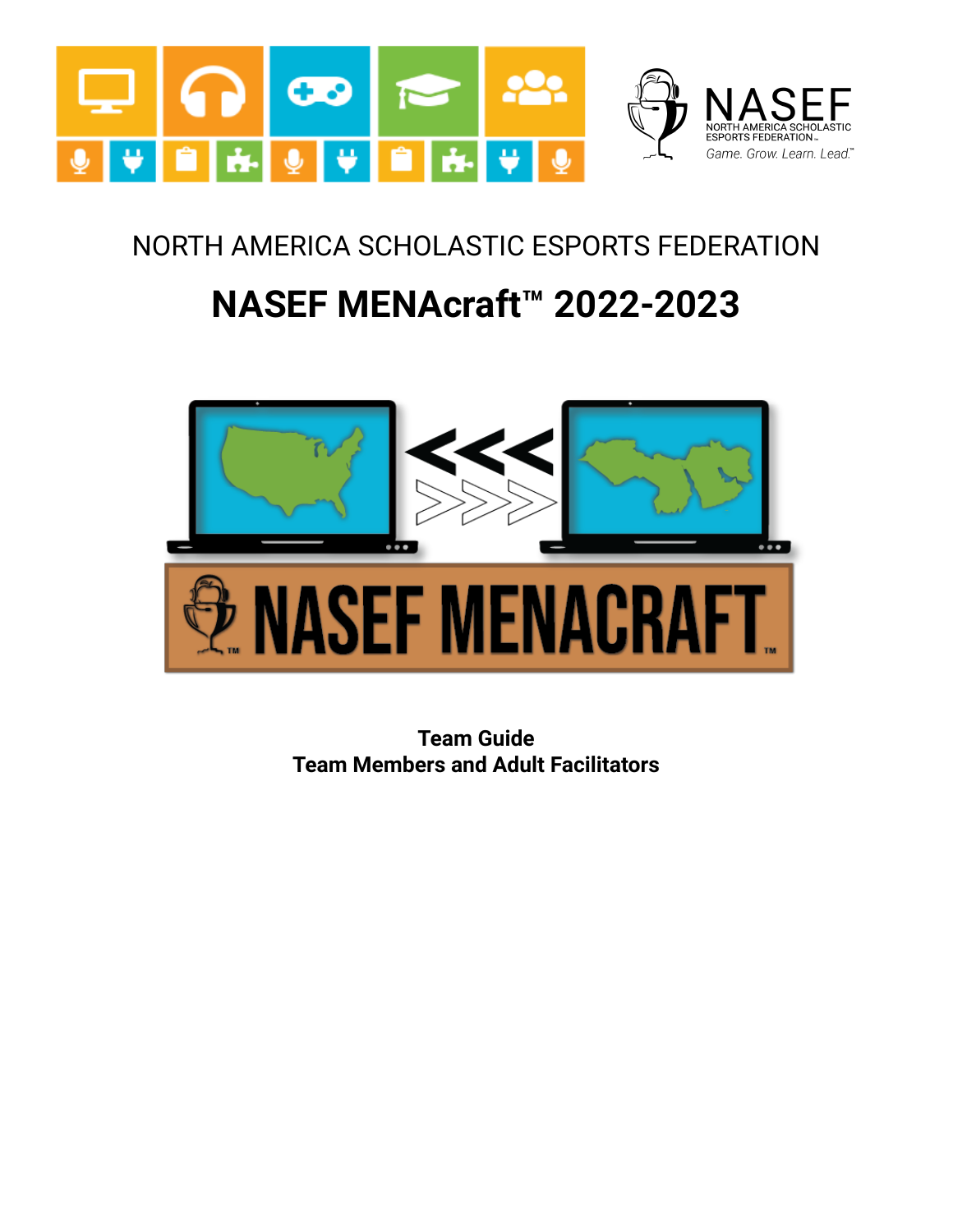#### NASEF MENAcraft™ 2022-2023

You are free to copy, distribute, and otherwise share screen images of NASEF MENAcraft™ for educational purposes, including training, in-person or online teaching, presentations, review, evaluation, internal Club use, and handouts for related activities. You may not use NASEF MENAcraft" for commercial gain, and may not alter, transform, or build upon them without written permission from the North America Scholastic Esports Federation.

Each use from the North America Scholastic Esports Federation materials should be attributed as follows: "Reprinted with permission from the North America Scholastic Esports Federation."

For any questions, please contact us at info@NASEF.org or read more on our website at www.NASEF.org.



NASEF MENAcraft is supported by the Stevens [Initiative,](https://www.stevensinitiative.org/) which is sponsored by the U.S. Department of State, with funding provided by the U.S. Government, and is administered by the Aspen Institute. The Stevens Initiative is also supported by the Bezos Family Foundation and the governments of Morocco and the United Arab Emirates.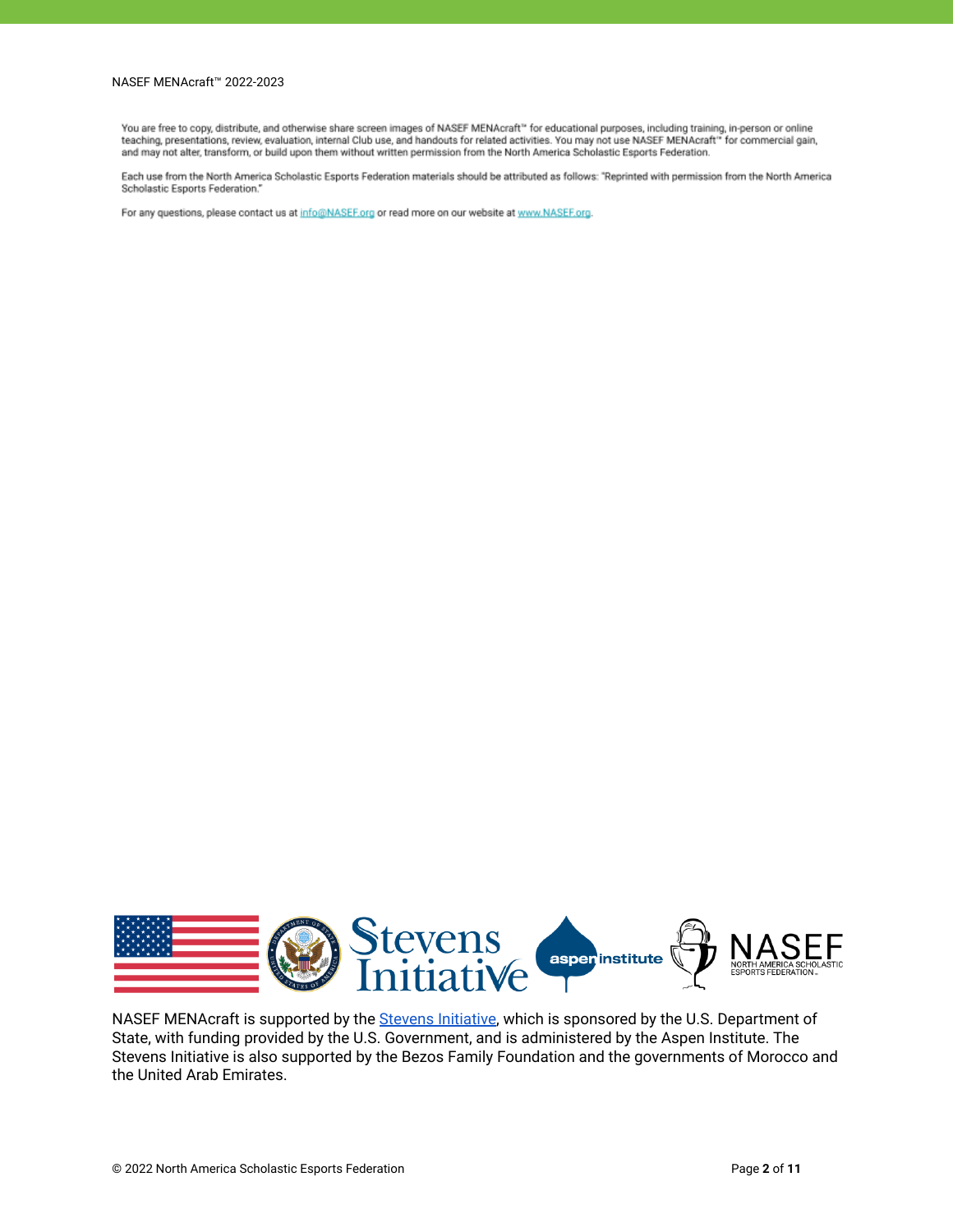## **Table of Contents**

| <b>Introduction</b>                                                                       | 3              |
|-------------------------------------------------------------------------------------------|----------------|
| <b>Code of Conduct</b>                                                                    | 5              |
| <b>Reporting Misconduct</b>                                                               | 5              |
| <b>Registration Process</b>                                                               | 6              |
| <b>Competition Eligibility</b>                                                            | 6              |
| <b>Esports Gameplay</b>                                                                   | 7              |
| <b>Minecraft Activities</b>                                                               | $\overline{7}$ |
| <b>Beyond the Game Challenges</b>                                                         | 7              |
| <b>Speaker Series</b>                                                                     | 7              |
| <b>Playing Location</b>                                                                   | 8              |
| <b>Engagement Guide</b><br><b>Required Activities</b><br><b>Value Add Activities</b>      | 8<br>8<br>8    |
| <b>Schedule</b>                                                                           | 8              |
| <b>Participant Safety and Privacy</b>                                                     | 9              |
| <b>Technical Requirements</b>                                                             | 9              |
| <b>Accessing Minecraft: Education Edition</b><br>Downloading Minecraft: Education Edition | 10<br>10       |
| <b>Accessing Flipgrid</b>                                                                 | 10             |
| <b>Announcements</b>                                                                      | 11             |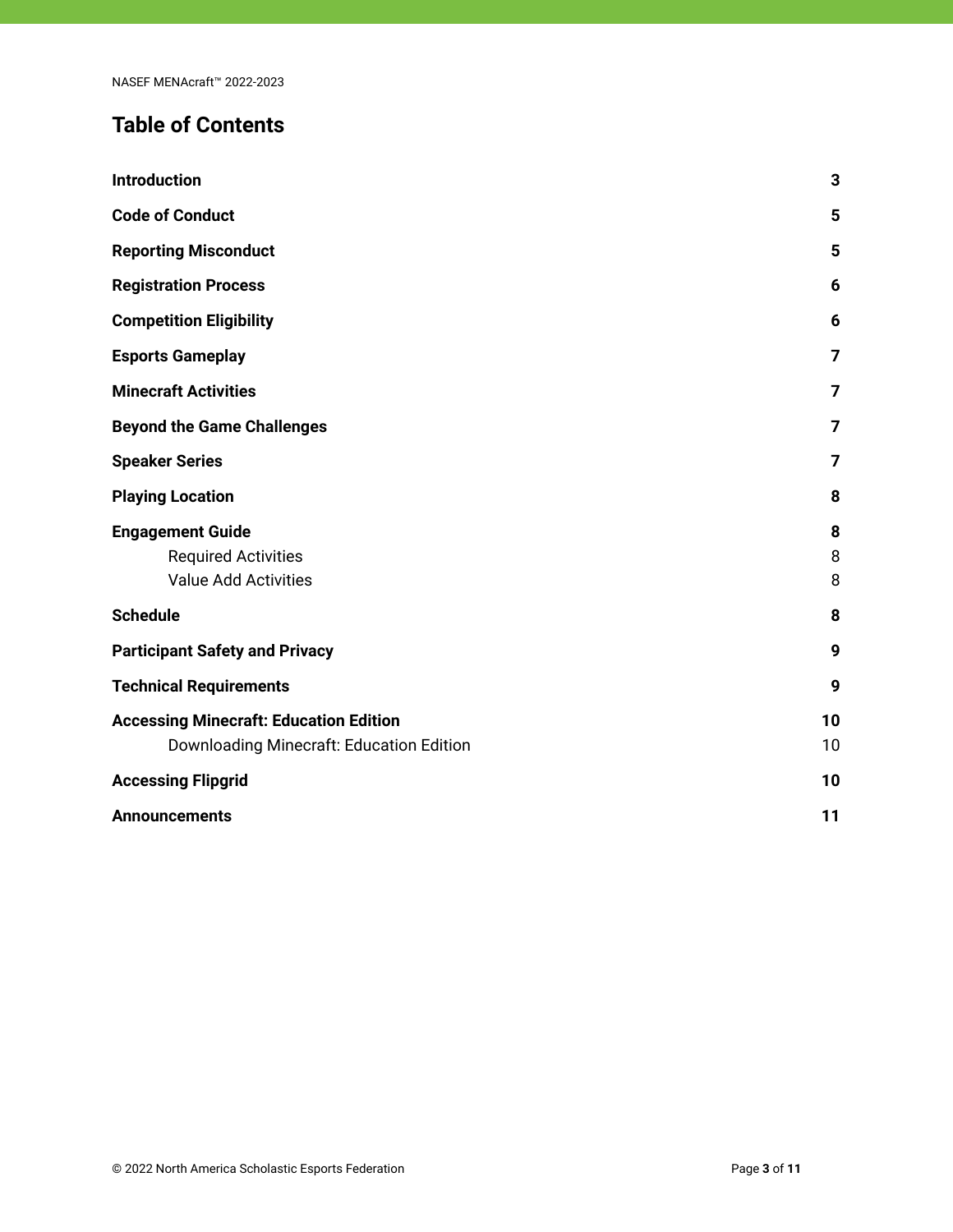## **North America Scholastic Esports Federation NASEF MENAcraft™ 2022-2023**

#### <span id="page-3-0"></span>**Introduction**

**NASEF**'s MENAcraft™ gathers young people from the United States and the Middle East and North Africa region in a safe, neutral, and inspiring online community, blending play and learning for a cultural and language exchange. By creating scholastic esports clubs, learning from STEM professionals, playing team games, and building in Minecraft, participants develop key skills with an understanding of how those translate into workforce opportunities. They interact with peers around the world, building empathy and cross-cultural understanding as they cultivate innovation and entrepreneurship experience.

#### **Activities:**

Young people ages 13-18 create clubs and collaborate on building their Club Charter, Code of Conduct, and Business Plan with goals and objectives. They also participate in moderated open-ended play in Minecraft and esports games, structured learning and cultural exchange experiences, and a dynamic Speaker Series providing career and cultural insights.

These rules serve as a contract between Players, Teams, and NASEF and its affiliates involved in the operation of NASEF MENAcraft™ 2022-2023. All Players, Adult Facilitators, and all other individuals participating in any NASEF activity ("Participants") must read and agree to these Rules before joining any of the program activities..

For questions and concerns regarding NASEF MENAcraft™ 2022-2023, its rules and Team Guide, please contact us via email at info@NASEF.org.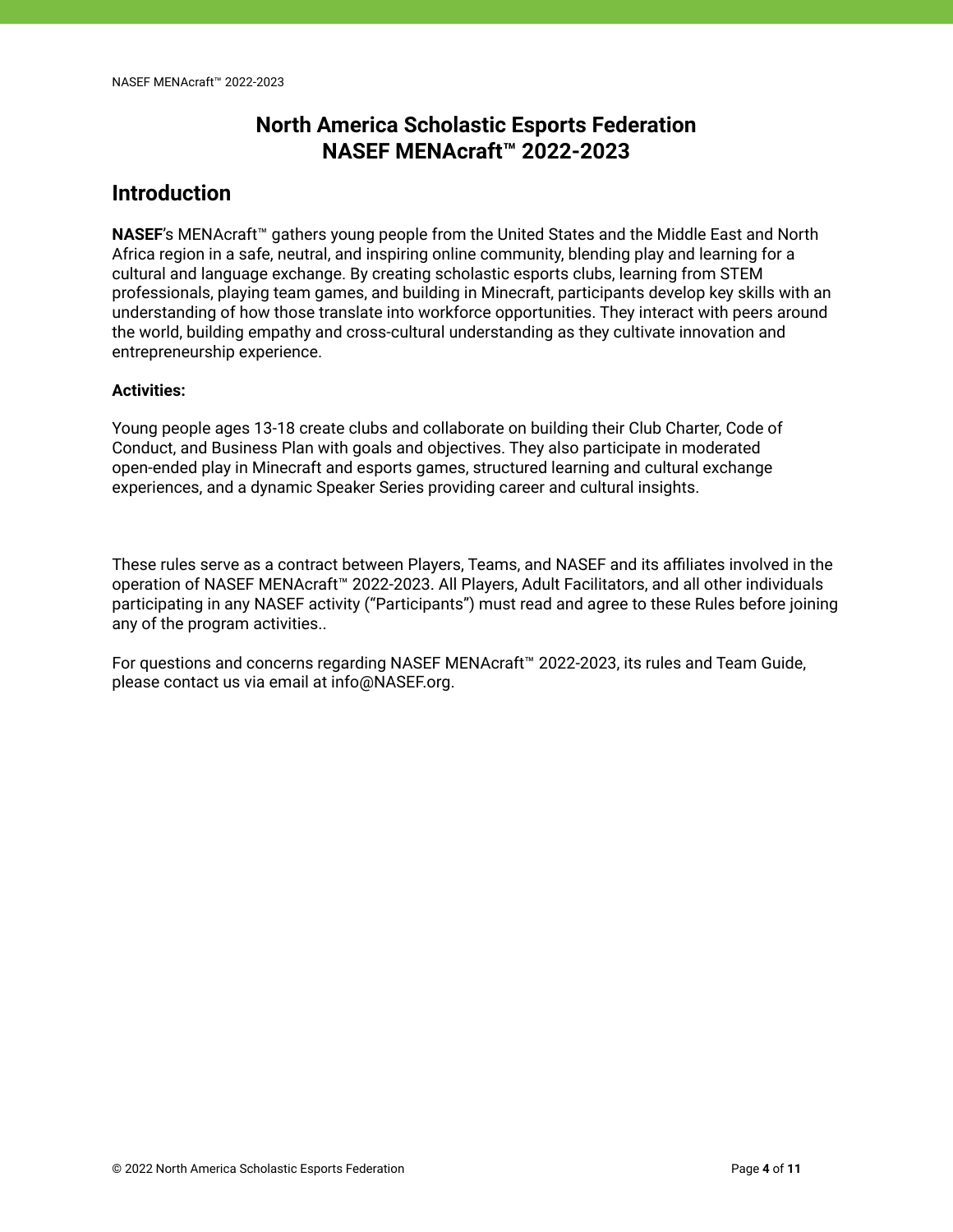#### <span id="page-4-0"></span>**Code of Conduct**

NASEF's mission is to provide opportunities for ALL students to use esports as a platform to acquire critical communication, collaboration, and problem-solving skills needed to thrive in work and in life. In order to provide an environment to help our students learn, grow and thrive, we've established a Code of Conduct for everyone involved.

**We hold our partners, Players, Adult Facilitators, Coaches and beyond to the same standard: ensure our esports environment is inclusive, supportive and excellent.**

#### For all Players, please read and review the Code of Conduct with your Adult Sponsor.

As a team member, Adult Facilitator, Coach, or team supporter in our competition, you **agree** to:

- Speak Positively About All Others
- Be Respectful of Others with the Words You Use
- Choose Your Usernames and Nicknames **Carefully**
- Avoid Harassment, Because Yes Always Means Yes
- Stay Away from Verbal Harassment by Thinking About Your Words
- Respect Everyone's Personal Space
- Show Respect to Others with Your Words and Actions
- Embrace Diversity of All Kinds
- Keep Speech Positive and Uplifting
- Keep Your Hands to Yourself
- Never Express Yourself Violently
- Keep Your and Anyone Else's Personal Information Private

While competing in any round of the competition and live events, you **agree** to:

- Play Fairly Against Each Other
- Don't Team Up with Opposing Teams to "Game the System"
- Don't Install Hacks or Exploits to Cheat
- Don't Seek an Advantage Through Game Bugs
- Always Obey the Law
- Don't Bet On Matches
- Never Bribe Anyone Win the Right Way
- If You Wouldn't Say it in Front of Your Grandmother, Don't Say It Online
- Use Your Words to Lift Up Others, Not Bring Them Down
- Respect Your Teammates, Opponents, and Their Property
- If You've Been Asked to Sit Out, Serve Your Time & Learn Your Lesson

#### <span id="page-4-1"></span>**Reporting Misconduct**

If you experience any form of misconduct from other teams, Adult Facilitators, or any other NASEF affiliated parties, please use [this form](https://docs.google.com/forms/d/e/1FAIpQLSfguRzw3yrzdAwPk6FSGLNcEW0etVwfiQvNkF_PeiJl88mDpg/viewform?usp=sf_link) to report the incident. We thrive to keep the NASEF community safe and welcome to individuals of all backgrounds. The form can be completed by any team member, Adult Facilitator, spectator, etc.

It's important to create a supportive, fun and competitive environment. If you see or observe anything outside the Code of Conduct, speak up. Tell your Adult Facilitator or NASEF.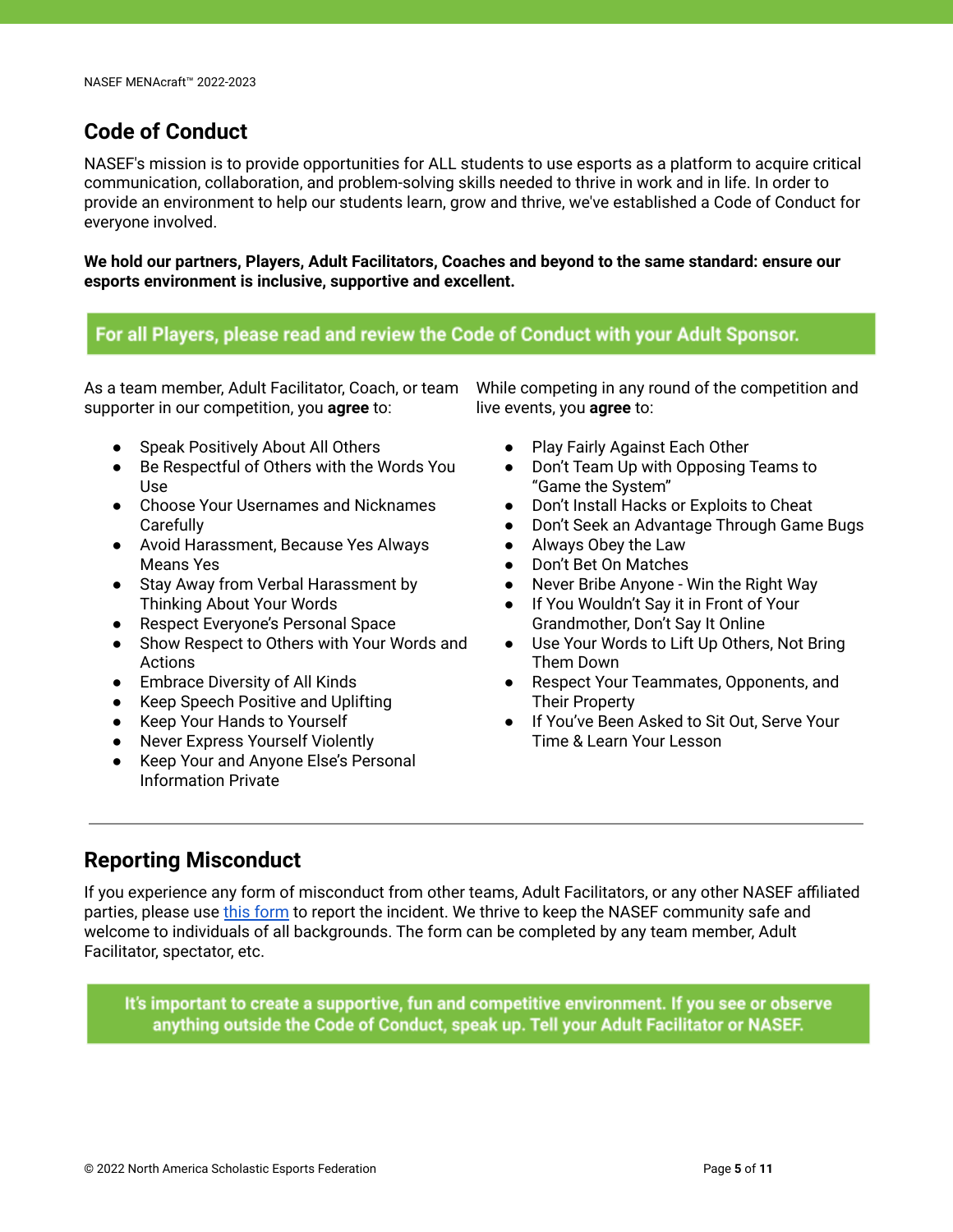#### <span id="page-5-0"></span>**Registration Process**

An Adult Facilitator can be an educator, parent or guardian, coach, etc., and they are responsible for the creation of the Active Roster for NASEF MENAcraft™ 2022-2023. They must be older than 18 years of age at the time of registration. The Adult Facilitator will be responsible for all communications with NASEF and country/state leads throughout the competition.

For all of NASEF MENAcraft™ 2022-2023, Adult Facilitators may register their Clubs at our website. An Adult Facilitator may register more than one team, but a Player may not be registered on more than one team.

<span id="page-5-1"></span>Registration will be completed at [https://www.nasef.org/learning/menacraft/](https://www.nasef.org/learning/menacraft)

#### **Competition Eligibility**

To be eligible for NASEF MENAcraft™ 2022-2023, all participants must meet the basic requirements:

- Complete registration at the NASEF website. The registration form must be completed by an Adult Facilitator (an educator, parent or guardian, coach, etc.) for the entire club.
	- An Adult Facilitator must be older than 18 years of age at the time of registration. The Adult Facilitator will be responsible for all communications with NASEF and country/state leads throughout the competition.
	- Each club member must be between 13-18 years old at the time of registration and have parent approval for participation.
	- Each club member must reside in the same country to register and compete together.
	- Each club member must read and agree to the Team Guide.
- The following countries have "country" and/or "State" leads that will coordinate participation in NASEF MENAcraft™.
	- MENA countries: Egypt; Israel; Jordan; Kuwait; Palestinian Territories; United Arab Emirates
	- US states: California; Florida; Georgia; New Jersey; Ohio
- Participants may be permitted to join from other areas by adding to an existing country or state framework; contact info@NASEF.org to inquire.
- Throughout the competition, submissions:
	- Must be students' original work.
	- Must not contain any content that:
		- is obscene or offensive:
		- unnecessarily violent or derogatory of any ethnic, racial, gender, professional or age group;
		- endorses any form of hate or hate group;
		- invades privacy; or
		- violates any applicable law
- All club members are encouraged to participate in all offered activities. Several of the activities are designated "Required Activities," and students must participate in at least 75% of these:
	- Registration & Program Orientation
	- Facilitation Workshop
	- Minecraft Virtual Build Competition
	- Beyond The Game Challenges
	- For Adult Facilitators: Program Team Regular Meetings
	- Program Live Broadcasts (may watch the recordings if time zones are an issue)
	- Participant Journaling
	- Post-event Survey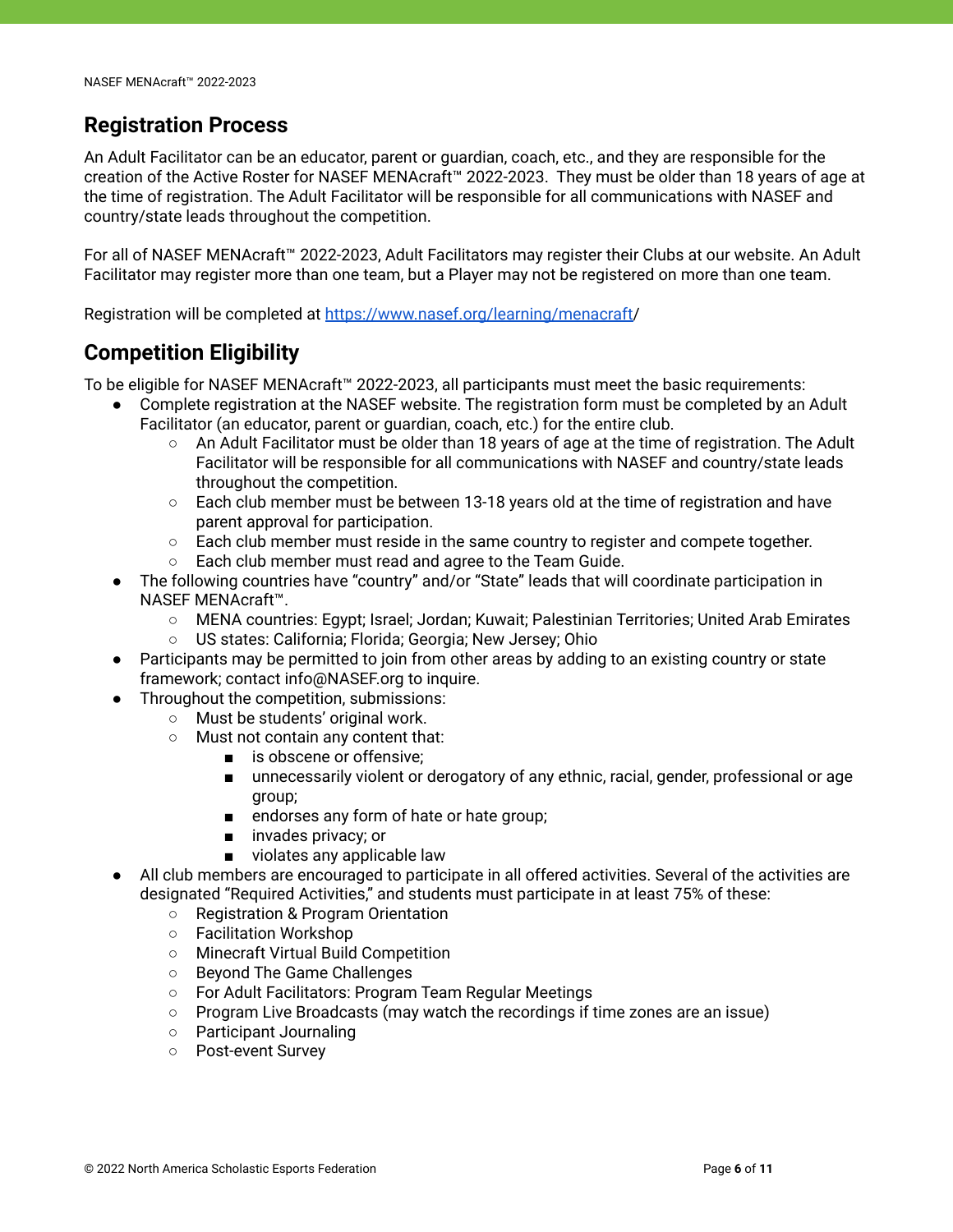#### <span id="page-6-0"></span>**Esports Gameplay**

In Cohort 1 (Summer 2022), students will utilize Spaceteam ESL, a free cooperative social game accessible on mobile devices as a local and international exchange team-building activity. Teams of 2-4 players are working together to fly a spaceship. To survive, they must follow the instructions and press the right buttons on their control panel on their mobile devices. Teams must communicate and work together to survive!

Students are encouraged to play games with their own club members to build communication and collaboration skills. In addition, they will have the opportunity to play globally during scheduled "Community Game Sessions" in the MENAcraft™ community Discord. Using the "ESL" version of the game, educators / general managers can also program the game to include cross-cultural language exchange. Specific dates for gameplay with teams from other countries are outlined in the schedule. Additionally, students may connect with other clubs via Discord and set their own game times.

#### <span id="page-6-1"></span>**Minecraft Activities**

Minecraft activities will include free play within each participating region and specific build challenges that will be shared via Flipgrid. NASEF will provide a free Minecraft: Education Edition account to any student who needs it. Details on obtaining the license are included below.

The 2022 NASEF MENAcraft™ Competition consists of two build challenges.

- All registered club members can form teams and submit to either or both of the challenges. Teams can include no more than four members; students may only participate on one Minecraft team per cohort.
- They will follow the design challenge and submit the video of their build on the NASEF Flipgrid. Details on using Flipgrid are provided below.
- Dates for announcement of the challenge topics and submission deadlines are found in the schedule below.
- In order to be highlighted in the final livestream, participants must have attended at least 75% of the virtual exchange sessions.
- While using Minecraft: Education Edition, students may find the *[Immersive Reader](https://www.youtube.com/watch?v=BkmFIpSDJ7A)* a helpful translation tool. It will translate all text in the program from English to over 60 languages.

## <span id="page-6-2"></span>**Beyond the Game Challenges**

These challenges utilize gaming as a platform to enhance technical STEAM-based and SEL skills. Available for each team to complete in their own free time as selected by the team in a majority vote democratic process. Some challenges require engaging teams from various nations to earn the team a reward. Beyond The Game challenges build both individual skills and collaboration within a community.

Detailed guidelines for the Challenges will be shared on livestreams as outlined in the schedule. The Challenge for Cohort 1 is to design a logo for their team. There will be an optional second challenge to Upload a Tik-Tok clip introducing the team.

#### <span id="page-6-3"></span>**Speaker Series**

One (1) hour livestreams will be presented to enable students around the world to engage with gaming "pros", featuring international scholastic esports experts with emphasis on U.S. and MENA region, utilizing a common learning and sharing experiences fostering cultural cohesiveness.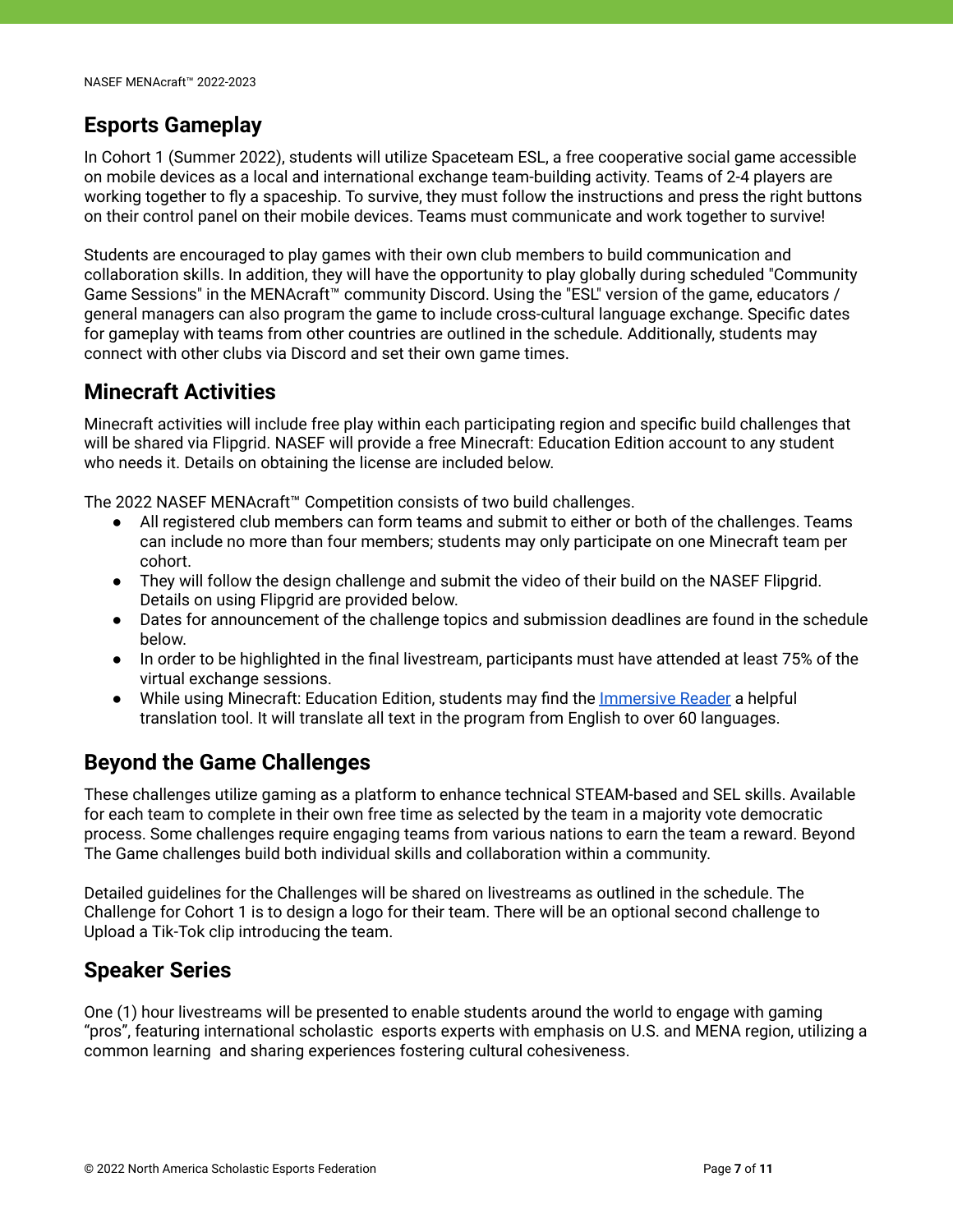All livestreams will be offered on multiple streaming platforms on the NASEF account. Participants whose first language is not English may want to view on [YouTube](https://www.youtube.com/c/NorthAmericaScholasticEsportsFederation/videos) and utilize the subtitles/caption feature for automatic translation.

#### <span id="page-7-0"></span>**Playing Location**

During NASEF MENAcraft™ 2022-2023, team members may participate from home, school or community-based organizations. Team members do not have to participate in the same location, but they do have to participate from the same country. All exchange events will take place online for NASEF MENAcraft™ 2022-2023.

#### <span id="page-7-1"></span>**Engagement Guide**

To experience the value of this international exchange program, participants should join as many of the opportunities as possible. Adult facilitators should encourage students to join at least 75% of the Required Activities, plus as many Value-Add Activities as possible.

#### <span id="page-7-2"></span>**Required Activities**

- Registration & Program Orientation
- Facilitation Workshop
- Minecraft Virtual Build Competitions
- Beyond The Game Challenges
- Program Team Regular Meetings
- Program Live Broadcasts (i.e., about Minecraft Builds and BTG Challenges )
- Participant Journaling
- Surveys

#### <span id="page-7-3"></span>**Value Add Activities**

- Bi-weekly live stream about Minecraft Builds and BTG Challenges
- Game Night
- Speaker Sessions
- Townhall

#### <span id="page-7-4"></span>**Schedule**

There will be three cohorts in MENAcraft™. Within each cohort are opportunities to join Esports Gameplay, Minecraft Challenges, Community Game Sessions, scheduled and asynchronous chats in Discord, and a Speaker Series with livestreams and Q&A from esports and STEM professionals.

#### **Cohort 1: May - August, 2022**

| Training for country & state leads: Club Set-up, Pedagogy / Content,<br>Game Rule Sets (also available online) | June 2, June 8  |
|----------------------------------------------------------------------------------------------------------------|-----------------|
| <b>Registration period</b>                                                                                     | June 2          |
| Program Orientation w/ Local Leaders                                                                           | Week of June 20 |
| Local Esports Game Night with SpaceTeam and Minecraft                                                          | Local schedule  |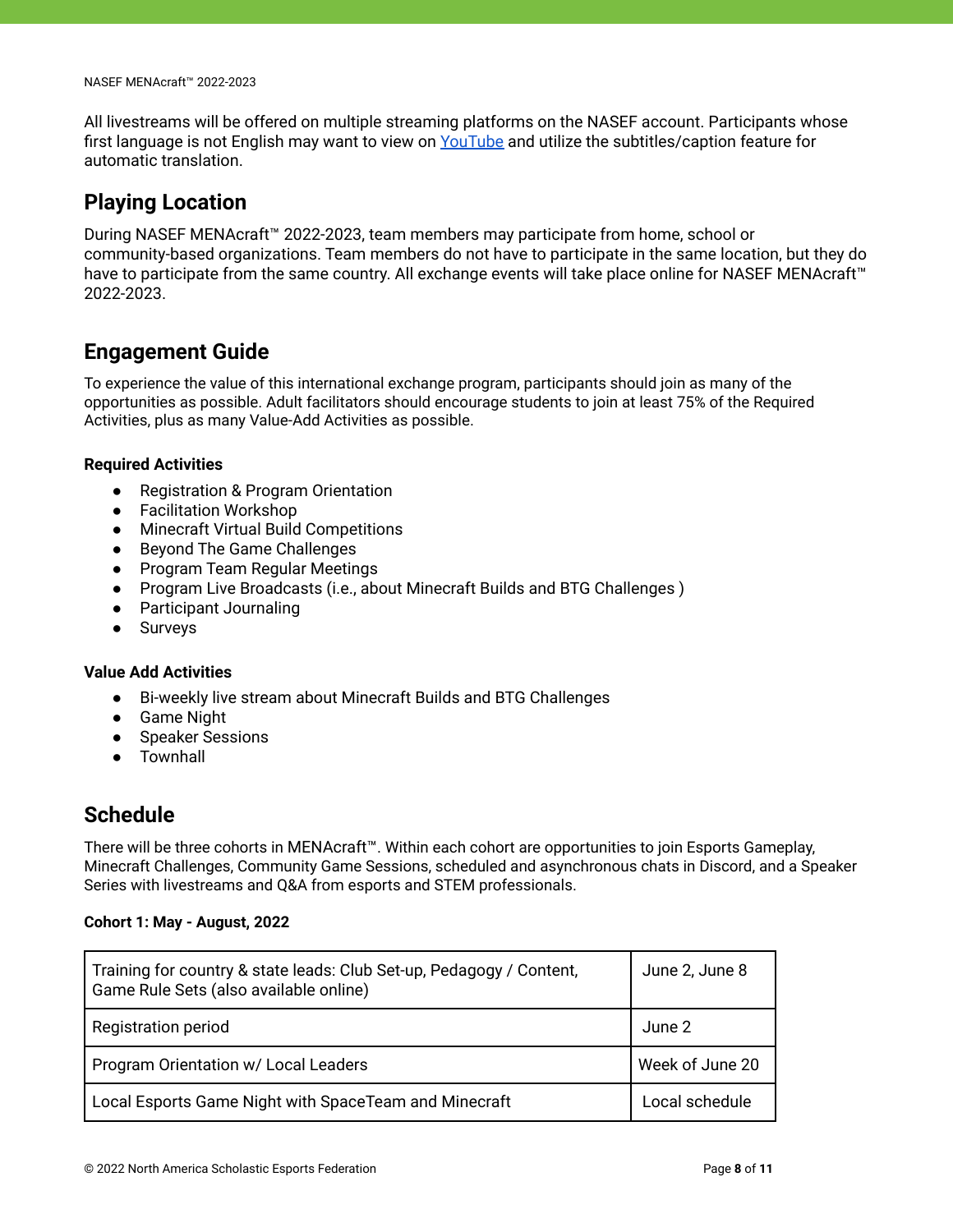| Facilitation Workshop (digital storytelling, sharing cross-cultural and<br>international opportunities) *livestream or on Discord | June 24                                  |
|-----------------------------------------------------------------------------------------------------------------------------------|------------------------------------------|
| Minecraft Monument and Flag Challenge                                                                                             | June 28                                  |
| Speaker Series #1, explain Beyond the Game Challenge #1, Esports<br>Game Night 1 *livestream                                      | June 30                                  |
| Local Esports Game Nights and Minecraft free play                                                                                 | Week of July 4                           |
| <b>Esports Game Night 2</b>                                                                                                       | July 12                                  |
| Speaker Series #2, explain optional Beyond the Game Challenge #2<br>*livestream                                                   | July 14                                  |
| Minecraft Story-telling Challenge, Live Discord Chat                                                                              | July 19                                  |
| Esports Game Night 3, Beyond the Game Challenge(s) due                                                                            | July 21                                  |
| Share Flipgrids of Minecraft challenges, Beyond the Game submissions.<br>*livestream                                              | July 26                                  |
| Townhall/live chat and wrap-up in Discord                                                                                         | July 28                                  |
| Post assessment                                                                                                                   | At end of<br>activities, due<br>August 2 |
| Weekly club / team meetings                                                                                                       | Ongoing                                  |
| Participant journaling                                                                                                            | Ongoing                                  |

## <span id="page-8-0"></span>**Participant Safety and Privacy**

All participants will review and sign a code of conduct for the program as part of the registration process. The code of conduct details the expected behavior from participants as well as establishes clear boundaries for inappropriate conduct that is not allowed in the program.

Country leads, overseen by the project manager, will take part in all forms of virtual exchanges to ensure meaningful participation and maintain the safety of participants while attending the program. Live gatherings will be monitored by them according to a protocol established by NASEF.

The Discord Server includes a guide for participants regarding user safety and configuring privacy settings. Country leads will verify that the participants have reviewed the settings guide during the first virtual exchange. Within Discord, Bots will be used to filter Spam with automated triggers like deleting messages, warning users or even banning them from the server. In addition, bots provide participants with a method to discreetly contact country leads or program staff if needed.

## <span id="page-8-1"></span>**Technical Requirements**

All team members are responsible for ensuring the performance for their chosen setup, including computer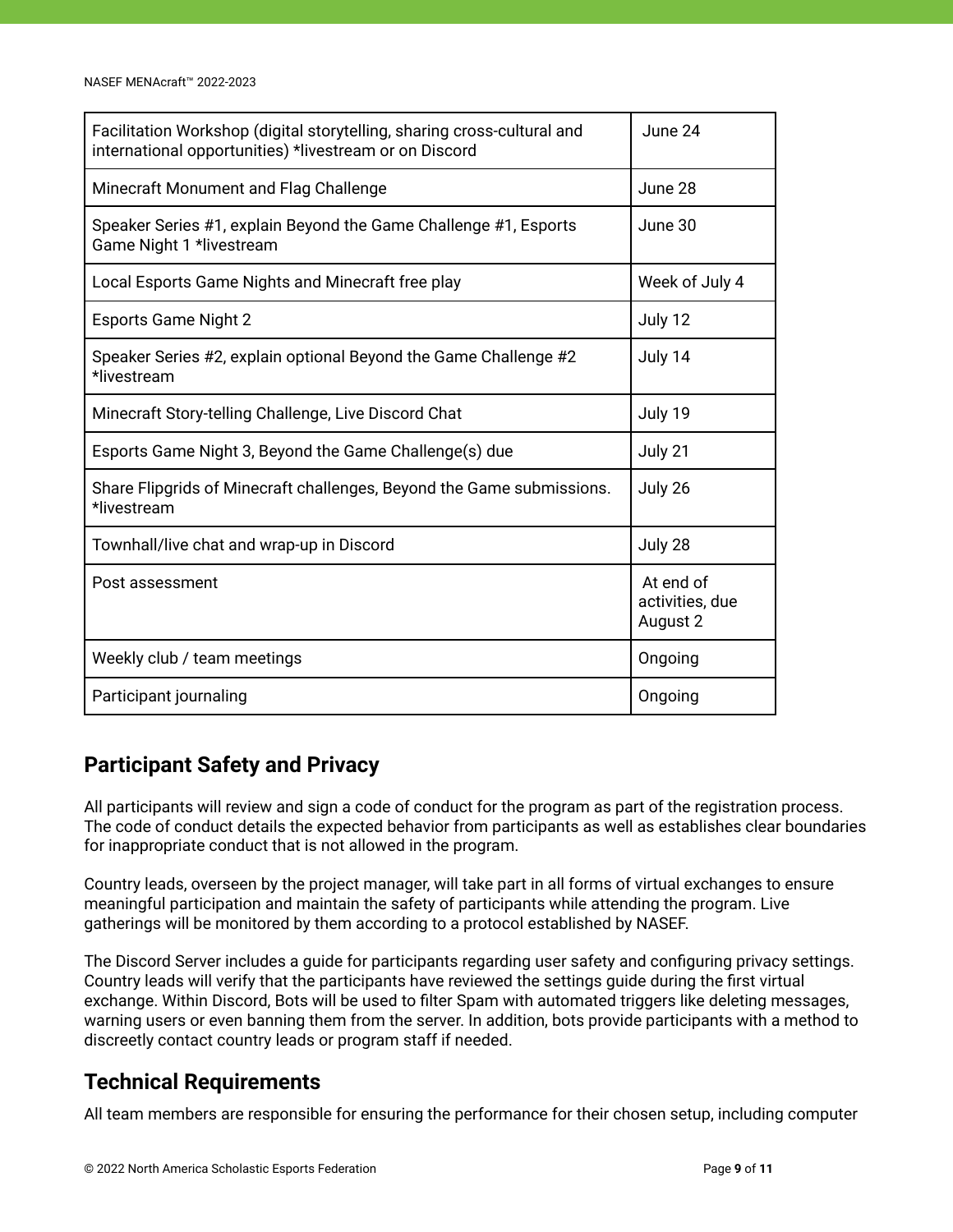hardware, peripherals, internet connection, and power.

For NASEF MENAcraft™ 2022-2023, technical requirements include but are not limited to:

- Minecraft: Education Edition
- Can be installed on a PC, Mac or IPad. For [more information](https://education.minecraft.net/get-started/download).
	- NASEF will provide all registered and eligible team members with credentials to log into Minecraft: Education Edition, as requested through the Event Registration.
- Flipgrid
	- Flipgrid works on almost any device with a camera. For [more information.](https://help.flipgrid.com/hc/en-us/articles/360004051153-Minimum-Device-Requirements)
- Internet connectivity and power

All Players are responsible for ensuring the performance for their chosen setup, including computer hardware, peripherals, internet connection, and power.

## <span id="page-9-0"></span>**Accessing Minecraft: Education Edition**

All registered team members will need access to Minecraft: [Education Edition](https://education.minecraft.net/) to use during the competition. Minecraft: Education Edition can be used on Windows, Mac, iPad, Chromebook, and mobile platforms.

During the registration process, the Adult Facilitator will indicate if the Player needs free access to Minecraft: Education Edition. The Adult Facilitator will be sent an email from NASEF that will include a link to install Minecraft: Education Edition along with their unique username and password. They will be required to share the information with their Player. The Player should update the password upon their first log-in. Passwords should not be shared with anyone once the Player has received their account information.

All competitors will be able to access Minecraft: Education Edition for the entirety of NASEF MENAcraft™ 2022-2023. If a team member is removed from an Active Roster, their credentials to Minecraft Education will be canceled, and they will no longer be able to access Minecraft: Education Edition.

#### <span id="page-9-1"></span>**Downloading Minecraft: Education Edition**

Once the credentials have been received by the team members, they can access their Minecraft: Education Edition account, by following these instructions:

- Go to <https://education.minecraft.net/get-started/download/>
- Download Minecraft: Education Edition on your PC, Ipad, or Mac.
- When it asks to login, click the "Office 365" button.
- Type in your username, click "Next."
- Type in your password, click "Sign-In."

## <span id="page-9-2"></span>**Accessing Flipgrid**

Flipgrid is a program that will allow participants to share their program experience by recording a video. Access is free. Participants can use it on a computer or download the app and use it on a mobile device.

- Go to: <https://flipgrid.com/39d8825b>.
- Click "Join with Microsoft" and use the same username and password that is used to access Minecraft: Education Edition.